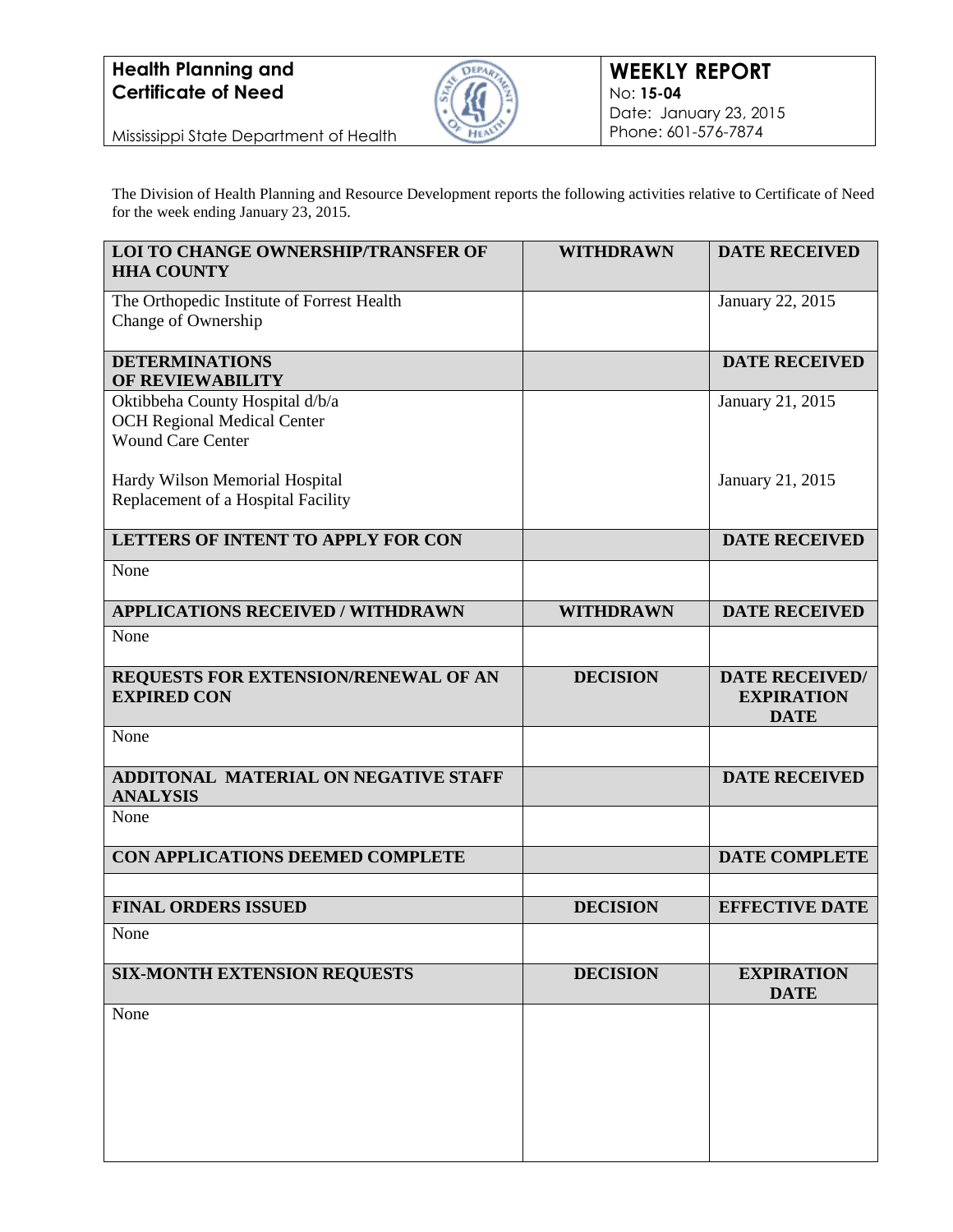

#### **WEEKLY REPORT** No: **15-04** Date: January 23, 2015 Phone: 601-576-7874

| <b>HEARINGS DURING THE COURSE OF REVIEW</b>                                           | <b>REQUESTED</b>       | <b>DATE</b><br><b>SCHEDULED</b> |
|---------------------------------------------------------------------------------------|------------------------|---------------------------------|
| <b>CON Review Number: ASC-NIS-0614-008</b>                                            |                        |                                 |
| Madison Physician Surgery Center                                                      |                        |                                 |
| Establishment of a Multi-Specialty Ambulatory Surgery                                 |                        |                                 |
| Center                                                                                |                        |                                 |
| Capital Expenditure: \$1,869,414.00<br>Location: Madison, Madison County, Mississippi |                        |                                 |
|                                                                                       |                        |                                 |
| Requestor(s): Madison Physician Surgery Center                                        | September 10, 2014     | To Be Scheduled                 |
| CON Review: NH-CRF-0512-011                                                           |                        |                                 |
| Hinds County Nursing & Rehabilitation Center, LLC                                     |                        |                                 |
| Construction/Relocation and Replacement of 119 Nursing                                |                        |                                 |
| Home Beds/Services                                                                    |                        |                                 |
| Capital Expenditure: \$9,650,798                                                      |                        |                                 |
| Location: Jackson, Hinds County, Mississippi                                          |                        |                                 |
| Requestor: WCRL, LLC d/b/a Willow Creek Retirement                                    | October 17, 2012       | To Be Scheduled                 |
| Center                                                                                |                        |                                 |
|                                                                                       |                        |                                 |
| CON Review: HG-RLS-1210-039                                                           |                        |                                 |
| Patients' Choice Medical Center, Raleigh                                              |                        |                                 |
| Lease/Relocation of 10 Chemical Dependency Beds &                                     |                        |                                 |
| Offering of Adult Chemical Dependency Services<br>Capital Expenditure: \$58,400       |                        |                                 |
|                                                                                       |                        |                                 |
| Requestor: Alliance Health Center, Meridian                                           | March 16, 2011         | To Be Scheduled                 |
| CON Review: FSF-NIS-0610-025                                                          |                        |                                 |
| Gumtree Imaging, LLC Tupelo                                                           |                        |                                 |
| Acquisition/Establishment and Offering of MRI Services                                |                        |                                 |
| Capital Expenditure: \$1,090,000                                                      |                        |                                 |
|                                                                                       |                        |                                 |
| Requestor: The Imaging Center at Gloster Creek Village                                | <b>August 26, 2010</b> | To Be Scheduled                 |
| CON Review: ESRD-NIS-0908-031                                                         |                        |                                 |
| Fresenius Medical Care-Calhoun City                                                   |                        |                                 |
| Establish/Const of a 6-Station ESRD Facility in                                       |                        |                                 |
| <b>Calhoun County</b>                                                                 |                        |                                 |
| Capital Expenditure: \$462,471                                                        |                        |                                 |
|                                                                                       |                        |                                 |
| Requestor: Fresenius Medical Care                                                     | March 9, 2010          | To Be Scheduled                 |
|                                                                                       |                        |                                 |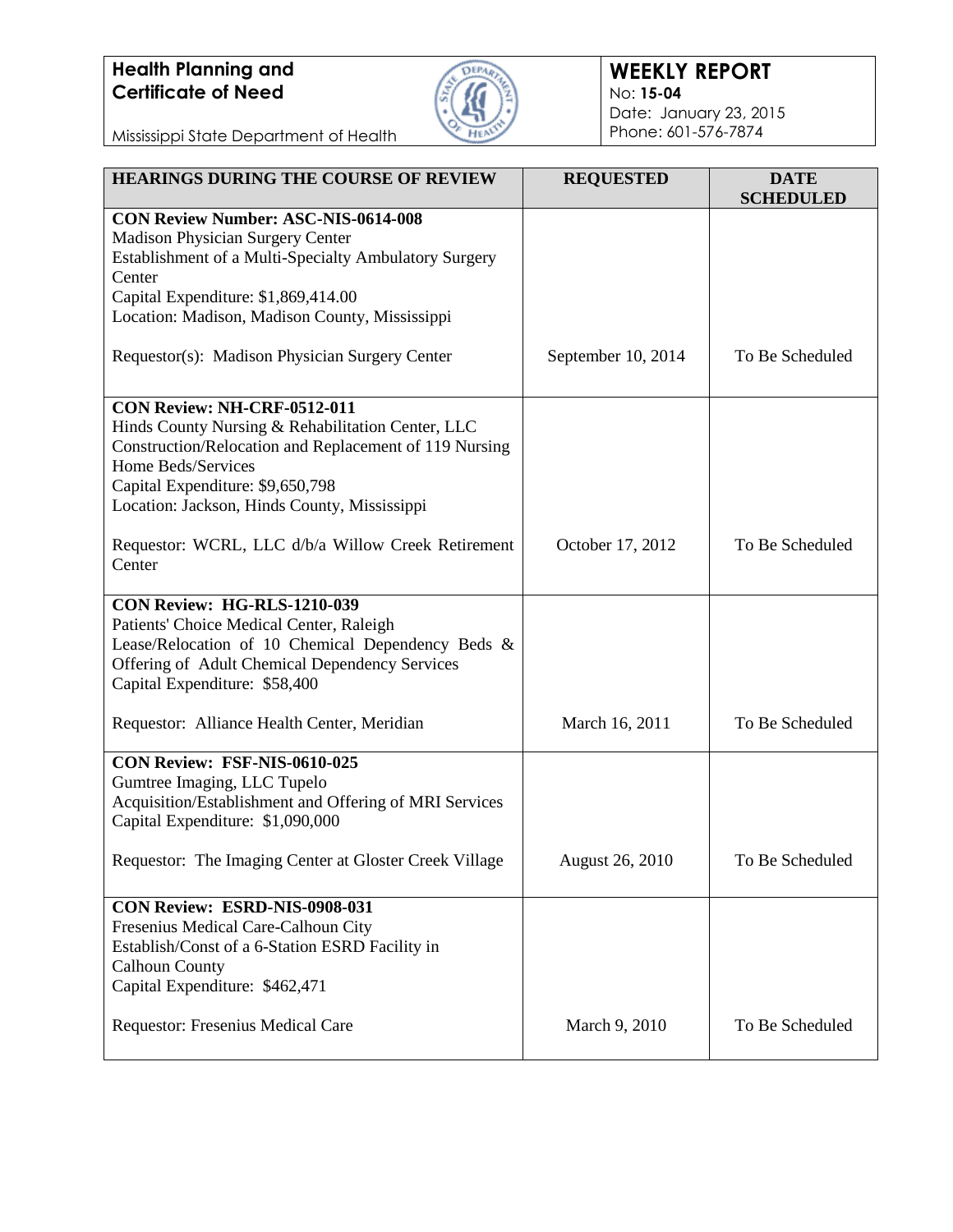

#### **WEEKLY REPORT** No: **15-04** Date: January 23, 2015 Phone: 601-576-7874

| <b>CON Review: ESRD-NIS-0908-034</b>                      |                  |                        |
|-----------------------------------------------------------|------------------|------------------------|
| Fresenius Medical Care-West Point                         |                  |                        |
| Establish/Const of a 10-Station ESRD Facility in          |                  |                        |
| Clay County                                               |                  |                        |
| Capital Expenditure: \$380,000                            |                  |                        |
|                                                           |                  |                        |
| Requestor: Fresenius Medical Care                         | March 9, 2010    | To Be Scheduled        |
| CON Review: ESRD-NIS-0908:035                             |                  |                        |
| Fresenius Medical Care-Water Valley                       |                  |                        |
|                                                           |                  |                        |
| Establish/Const. of a 6-Station ESRD facility in          |                  |                        |
| Yalobusha County                                          |                  |                        |
| Capital Expenditure: \$462,471                            |                  |                        |
| <b>Requestor: Fresenius Medical Care</b>                  | March 9, 2010    | To Be Scheduled        |
|                                                           |                  |                        |
| CON Review: FSF-NIS-0808-024                              |                  |                        |
| Advanced Medical Imaging of Greenville, LLC               |                  |                        |
| Provision of MRI Services in Washington County            |                  |                        |
| Capital Expenditure: \$0                                  |                  |                        |
|                                                           |                  |                        |
| Requestor: Delta Regional Medical Center                  | December 3, 2008 | To Be Scheduled        |
|                                                           |                  |                        |
| <b>CON Review: HP-CB-1107-027</b>                         |                  |                        |
|                                                           |                  |                        |
| Alliance Crossings d/b/a Alliance Health Center, Meridian |                  |                        |
| Addition of 30-Bed Psychiatric Residential Treatment      |                  |                        |
| Facility                                                  |                  |                        |
| Capital Expenditure: \$6,750,000                          |                  |                        |
|                                                           |                  |                        |
| Requestor: Alliance Health Center                         | March 6, 2008    | Withdrawal of          |
|                                                           |                  | <b>Hearing Request</b> |
|                                                           |                  |                        |
|                                                           |                  | $(12-31-14)$           |
|                                                           |                  | &                      |
|                                                           |                  | <b>Withdrawal of</b>   |
|                                                           |                  | <b>Application</b>     |
|                                                           |                  | $(1-20-15)$            |
|                                                           |                  |                        |
| <b>CON Review: HP-CB-1107-026</b>                         |                  |                        |
| Brentwood Acquisition, Inc., d/b/a Brentwood Behavioral   |                  |                        |
|                                                           |                  |                        |
| Healthcare of Mississippi, Flowood                        |                  |                        |
| Establishment of a 30-Bed Psychiatric Residential         |                  |                        |
| <b>Treatment Facility</b>                                 |                  |                        |
| Capital Expenditure: \$6,750,000                          |                  |                        |
|                                                           |                  |                        |
| Requestor: Brentwood Behavioral Healthcare of             | March 6, 2008    | Withdrawal of          |
|                                                           |                  |                        |
| Mississippi                                               |                  | <b>Hearing Request</b> |
|                                                           |                  | $(12-31-14)$           |
|                                                           |                  | &                      |
|                                                           |                  | Withdrawal of          |
|                                                           |                  | <b>Application</b>     |
|                                                           |                  | $(1-20-15)$            |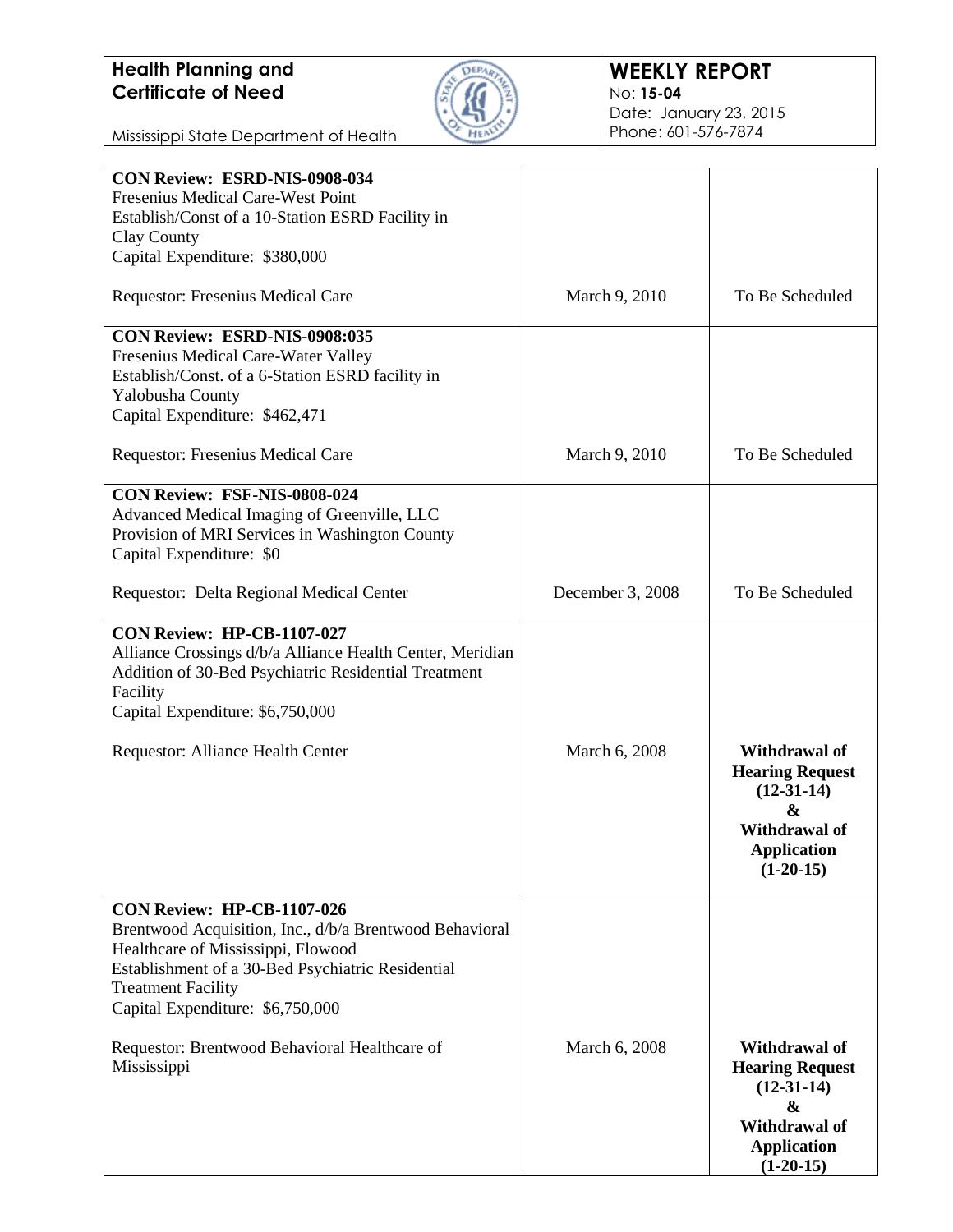

#### **WEEKLY REPORT** No: **15-04** Date: January 23, 2015 Phone: 601-576-7874

| Addition of 30 Psychiatric Residential Treatment Facility<br>Beds/Services<br>Capital Expenditure: \$6,750,000                                                                                           |                  |                                                                                                                                  |
|----------------------------------------------------------------------------------------------------------------------------------------------------------------------------------------------------------|------------------|----------------------------------------------------------------------------------------------------------------------------------|
| Requestor: Diamond Grove Center                                                                                                                                                                          | March 6, 2008    | <b>Withdrawal of</b><br><b>Hearing Request</b><br>$(12-31-14)$<br>&<br><b>Withdrawal of</b><br><b>Application</b><br>$(1-20-15)$ |
| CON Review: FSF-NIS-0807-018<br>Desoto Imaging and Diagnostics, LLC<br><b>Establishment of Mobile PET Services</b><br>Capital Expenditure: \$0                                                           |                  |                                                                                                                                  |
| Requestor: Baptist Memorial Hospital - DeSoto                                                                                                                                                            | December 3, 2007 | To Be Scheduled                                                                                                                  |
| CON Review: HG-NIS-1206-038<br>Laird Hospital, Inc.<br>Offering of MRI Services at Rush Medical Clinic,<br>Philadelphia<br>Capital Expenditure: \$14,500                                                 |                  |                                                                                                                                  |
| Requestors: Neshoba County General Hospital & InSight<br><b>Health Corporation</b>                                                                                                                       | May 2, 2007      | To Be Scheduled                                                                                                                  |
| <b>CON Review: FSF-NIS-1006-031</b><br>Starkville Orthopedic Clinic, Starkville<br>Acquisition of MRI Equipment and Offering of Open<br><b>Orthopedic MRI Services</b><br>Capital Expenditure: \$802,060 |                  |                                                                                                                                  |
| Requestor: Oktibbeha County Hospital                                                                                                                                                                     | January 16, 2007 | To Be Scheduled                                                                                                                  |
| OTHER HEARINGS DURING THE COURSE OF<br><b>REVIEW</b>                                                                                                                                                     | <b>REQUESTED</b> | <b>DATE</b><br><b>SCHEDULED</b>                                                                                                  |
| None                                                                                                                                                                                                     |                  |                                                                                                                                  |